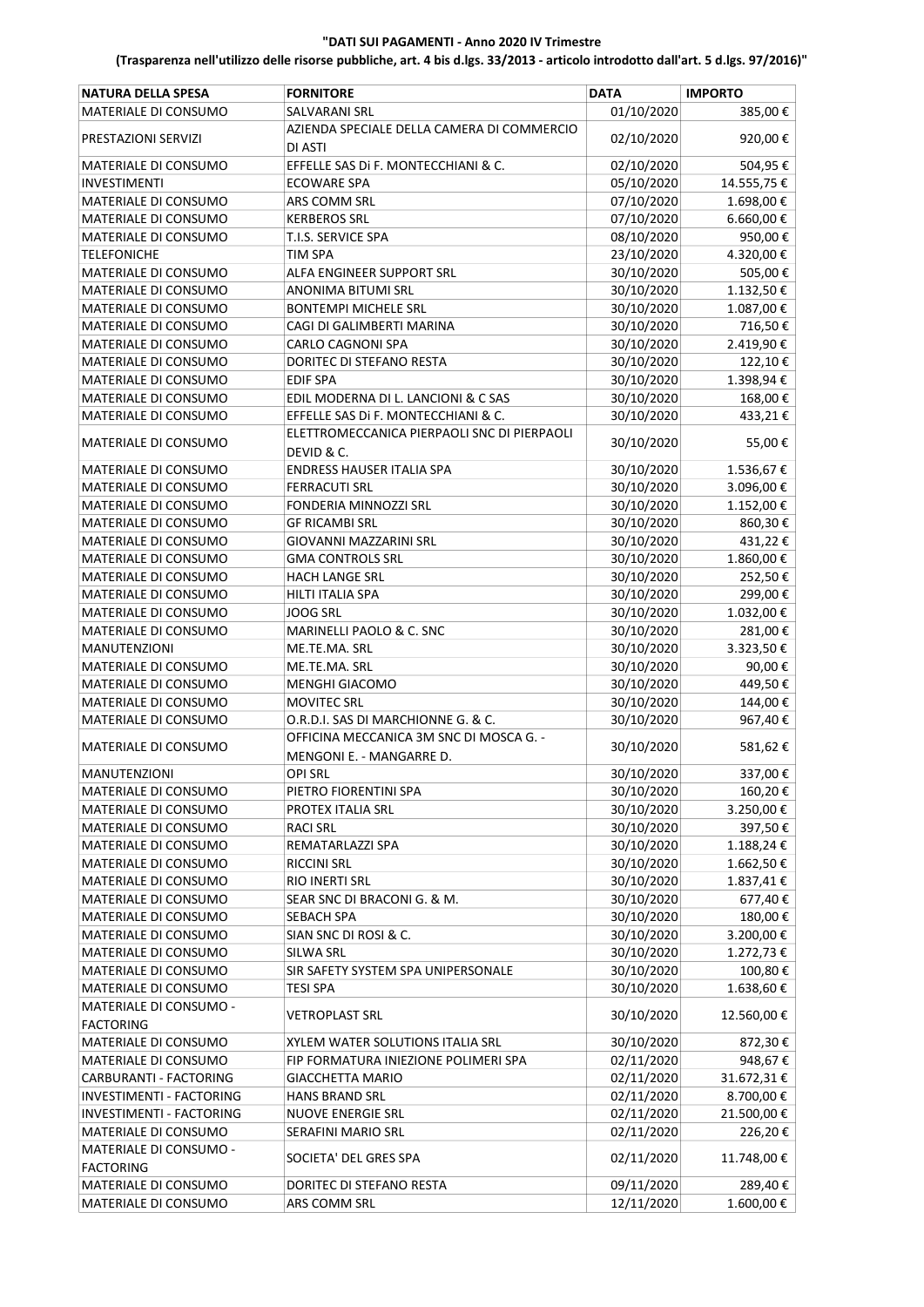# "DATI SUI PAGAMENTI ‐ Anno 2020 IV Trimestre

# (Trasparenza nell'utilizzo delle risorse pubbliche, art. 4 bis d.lgs. 33/2013 ‐ articolo introdotto dall'art. 5 d.lgs. 97/2016)"

| <b>MATERIALE DI CONSUMO</b>                         | SIR.TEL. S.R.L.                             | 17/11/2020 | 1.300,00€ |
|-----------------------------------------------------|---------------------------------------------|------------|-----------|
| MATERIALE DI CONSUMO                                | MITODESIGN SRL                              | 18/11/2020 | 3.850,00€ |
| MATERIALE DI CONSUMO                                | <b>SAV SRL</b>                              | 23/11/2020 | 282,00€   |
| NOLO/LEASING AUTOMEZZI                              | ARVAL SERVICE LEASE ITALIA SPA              | 25/11/2020 | 4.744,13€ |
| MANUTENZIONI - FACTORING                            | <b>BLUPURA SRL</b>                          | 25/11/2020 | 5.633,33€ |
| <b>MANUTENZIONI</b>                                 | <b>ACQUANET SRL</b>                         | 27/11/2020 | 3.746,00€ |
| MATERIALE DI CONSUMO                                | BOSCH ENERGY AND BUILDING SOLUTIONS ITALY   | 27/11/2020 | 1.350,00€ |
|                                                     | SRL                                         |            |           |
| MATERIALE DI CONSUMO                                | CAGI DI GALIMBERTI MARINA                   | 27/11/2020 | 711,70€   |
| <b>MANUTENZIONI</b>                                 | CAPPELLETTI SANDRO                          | 27/11/2020 | 3.300,00€ |
| MATERIALE DI CONSUMO                                | CARLO CAGNONI SPA                           | 27/11/2020 | 2.354,88€ |
| MATERIALE DI CONSUMO                                | CPL CONCORDIA SOC. COOP a.r.l.              | 27/11/2020 | 592,00€   |
| MATERIALE DI CONSUMO                                | <b>CSA SRL</b>                              | 27/11/2020 | 2.200,00€ |
| MATERIALE DI CONSUMO                                | DE.CO.MAC snc DI GUAZZARONI STEFANO C.      | 27/11/2020 | 742,00€   |
| PRESTAZIONI SERVIZI                                 | DOGMA SYSTEMS SRL                           | 27/11/2020 | 520,00€   |
| MATERIALE DI CONSUMO                                | EDIL MODERNA DI L. LANCIONI & C SAS         | 27/11/2020 | 657,40€   |
| SOFTWARE                                            | EDP SQUARED SRL SEMPLIFICATA                | 27/11/2020 | 1.308,00€ |
| MATERIALE DI CONSUMO                                | EFFELLE SAS Di F. MONTECCHIANI & C.         | 27/11/2020 | 245,05€   |
| MATERIALE DI CONSUMO                                | ELETTROMECCANICA DORICA SAS                 | 27/11/2020 | 3.100,00€ |
| MATERIALE DI CONSUMO                                | ELETTROMECCANICA PIERPAOLI SNC DI PIERPAOLI | 27/11/2020 | 55,00€    |
|                                                     | DEVID & C.                                  |            |           |
| MATERIALE DI CONSUMO                                | EUROCARTA SRL                               | 27/11/2020 | 645,60€   |
| MATERIALE DI CONSUMO                                | F.A.P.I. SRL                                | 27/11/2020 | 1.881,00€ |
| MATERIALE DI CONSUMO                                | <b>FERRACUTI SRL</b>                        | 27/11/2020 | 540,00€   |
| MATERIALE DI CONSUMO                                | FONDERIA MINNOZZI SRL                       | 27/11/2020 | 3.240,00€ |
| <b>COSTI IGIENE URBANA</b>                          | <b>FRANCINELLA ENRICO SRL</b>               | 27/11/2020 | 517,35€   |
| MATERIALE DI CONSUMO                                | <b>GAUSS MAGNETI S.R.L.</b>                 | 27/11/2020 | 1.100,00€ |
| MATERIALE DI CONSUMO                                | <b>GBR ROSSETTO SPA</b>                     | 27/11/2020 | 54,00€    |
| MATERIALE DI CONSUMO                                | <b>GENERALE CALCESTRUZZI SRL</b>            | 27/11/2020 | 83,16€    |
| MATERIALE DI CONSUMO                                | <b>GF RICAMBI SRL</b>                       | 27/11/2020 | 399,76€   |
| <b>MANUTENZIONI</b>                                 | GOMMAUTO DI PAOLUCCI & C. SNC               | 27/11/2020 | 2.455,00€ |
| MATERIALE DI CONSUMO                                | <b>HACH LANGE SRL</b>                       | 27/11/2020 | 2.345,85€ |
| MATERIALE DI CONSUMO                                | <b>HANS BRAND SRL</b>                       | 27/11/2020 | 1.150,80€ |
| MATERIALE DI CONSUMO                                | <b>HGS SAS HUBER GUENTHER &amp; C</b>       | 27/11/2020 | 606,68€   |
| MATERIALE DI CONSUMO                                | <b>HILTI ITALIA SPA</b>                     | 27/11/2020 | 299,00€   |
|                                                     | <b>IMETER SRL</b>                           |            |           |
| MATERIALE DI CONSUMO<br><b>MATERIALE DI CONSUMO</b> | <b>INDUSTRIE POLIECO - MPB SRL</b>          | 27/11/2020 | 1.214,85€ |
|                                                     |                                             | 27/11/2020 | 4.038,00€ |
| MATERIALE DI CONSUMO                                | <b>KERBEROS SRL</b>                         | 27/11/2020 | 811,10€   |
| MATERIALE DI CONSUMO                                | <b>KRATOS SRL</b>                           | 27/11/2020 | 533,85€   |
| MATERIALE DI CONSUMO                                | <b>LASER UFFICIO SRL</b>                    | 27/11/2020 | 390,90€   |
| <b>MANUTENZIONI</b>                                 | MANGIATERRA SANDRO LA MOTOAGRICOLA          | 27/11/2020 | 120,00€   |
| MATERIALE DI CONSUMO                                | ME.TE.MA. SRL                               | 27/11/2020 | 1.985,00€ |
| MATERIALE DI CONSUMO                                | <b>MGA AUTOMATION SRL</b>                   | 27/11/2020 | 75,00€    |
| <b>MANUTENZIONI</b>                                 | <b>MOVITEC SRL</b>                          | 27/11/2020 | 868,40€   |
| MATERIALE DI CONSUMO                                | NET4MARKET - CSAMED SRL                     | 27/11/2020 | 1.625,00€ |
| MATERIALE DI CONSUMO                                | NUOVA SAPI SRL                              | 27/11/2020 | 447,90€   |
| MATERIALE DI CONSUMO                                | NUPI INDUSTRIE ITALIANE SPA                 | 27/11/2020 | 1.236,24€ |
| MATERIALE DI CONSUMO                                | O.R.D.I. SAS DI MARCHIONNE G. & C.          | 27/11/2020 | 2.774,80€ |
| MATERIALE DI CONSUMO                                | OFFICE DEPOT ITALIA SRL                     | 27/11/2020 | 300,74€   |
| MATERIALE DI CONSUMO                                | <b>ONEDIRECT SRL</b>                        | 27/11/2020 | 615,01€   |
| MATERIALE DI CONSUMO                                | PAMO COMPUTERS SRL                          | 27/11/2020 | 3.600,60€ |
| MATERIALE DI CONSUMO                                | PIERALISI MAIP SPA                          | 27/11/2020 | 1.215,80€ |
| MATERIALE DI CONSUMO                                | REMATARLAZZI SPA                            | 27/11/2020 | 629,11€   |
| MATERIALE DI CONSUMO                                | RIGANELLI SRL                               | 27/11/2020 | 1.460,02€ |
| MATERIALE DI CONSUMO                                | RIO INERTI SRL                              | 27/11/2020 | 1.799,09€ |
| MATERIALE DI CONSUMO                                | SEAR SNC DI BRACONI G. & M.                 | 27/11/2020 | 4.697,20€ |
| MATERIALE DI CONSUMO                                | SEBACH SPA                                  | 27/11/2020 | 180,00€   |
| MATERIALE DI CONSUMO                                | SIR SAFETY SYSTEM SPA UNIPERSONALE          | 27/11/2020 | 2.199,60€ |
| <b>MANUTENZIONI</b>                                 | STACCHIETTI SERVICE SRL                     | 27/11/2020 | 1.064,97€ |
| MATERIALE DI CONSUMO                                | T.I.S. SERVICE SPA                          | 27/11/2020 | 1.900,00€ |
| <b>MANUTENZIONI</b>                                 | <b>TCS SRL</b>                              | 27/11/2020 | 519,40€   |
| MATERIALE DI CONSUMO                                | TESTO SPA                                   | 27/11/2020 | 300,00€   |
| MATERIALE DI CONSUMO                                | <b>TIFERNOGAS SRL</b>                       | 27/11/2020 | 98,00€    |
|                                                     |                                             |            |           |